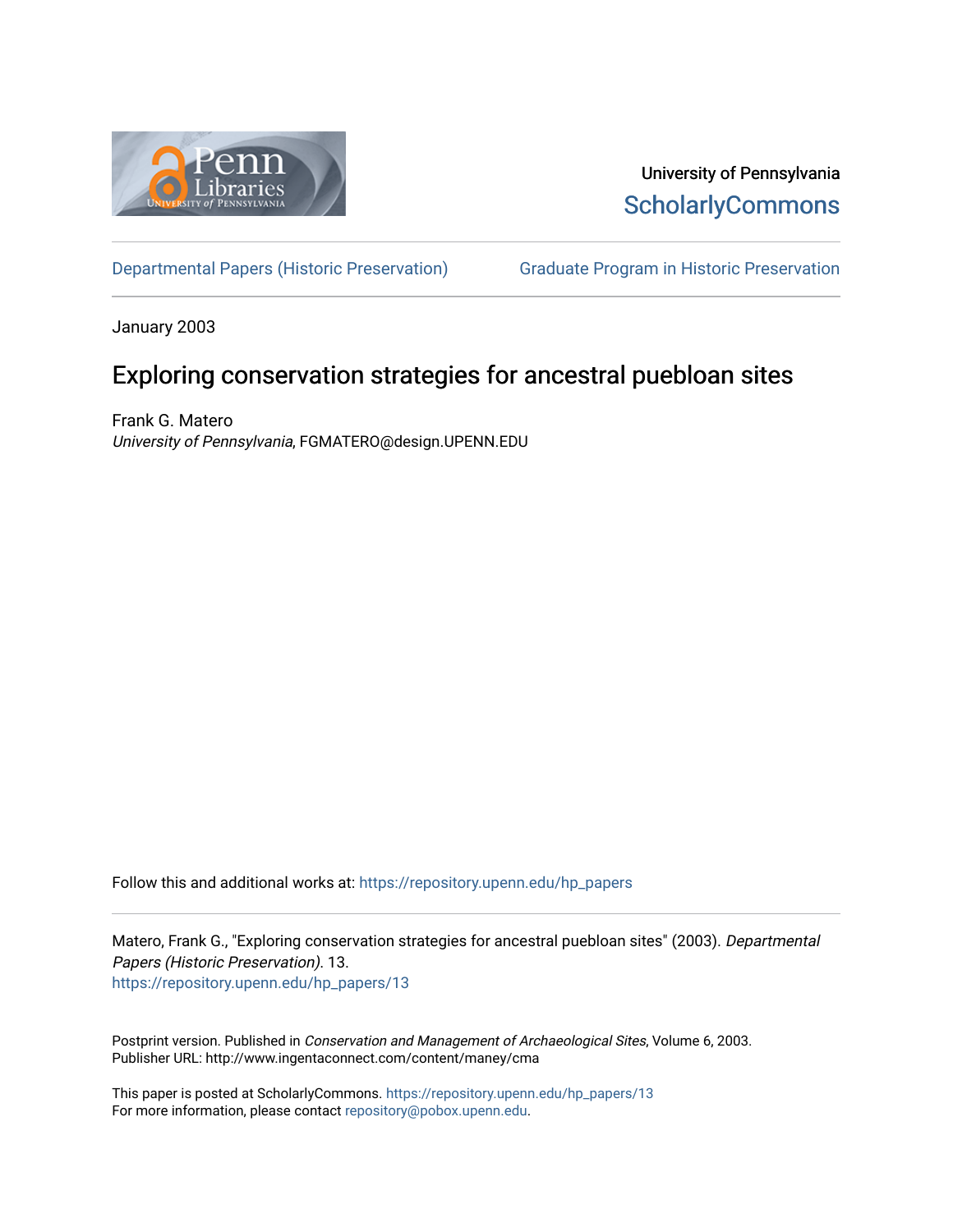# Exploring conservation strategies for ancestral puebloan sites

# **Abstract**

In the American Southwest, indigenous pueblo cultures are a vital part of the region's contemporary mosaic of ethnic diversity. This is especially evident through their long-standing relationship to the land and landscape as reflected in the continuity of place for all pueblo communities and the countless number of ancestral sites that figure prominently in contemporary beliefs and practices. Recently many such sites have gained federal recognition and legal protection as archaeological and traditional cultural sites, yet stabilization, protection, use and interpretation of these sites according to existing theories and models of conservation have proven to be difficult. Based on the recognition that such places remain critical to the continuing identity of Native peoples and that many of these sites are simultaneously visited and enjoyed by the public, their preservation and respectful management have become a relevant, timely and sometimes controversial issue. Beginning in 1997 the University of Pennsylvania, the National Park Service and San Ildefonso Pueblo inaugurated an integrated research and training programme focused on the conservation and management of Tsankawi (New Mexico), an ancestral puebloan mesa site of great cultural and archaeological significance. The project afforded a critical examination of the theoretical and ethical issues surrounding the preservation and management of ancestral archaeological sites and the technical methods required for their stabilization and interpretation as cultural landscapes. Professionals, students and pueblo affiliates engaged in documentation, condition survey and preservation treatments of the ancient tuff rock trails and pueblo structures. From this effort, a strategic conservation plan was developed and its initial implementation explored through an annual training programme involving pueblo and university interns as well as professional archaeologists and cultural resource managers.

## **Comments**

Postprint version. Published in Conservation and Management of Archaeological Sites, Volume 6, 2003. Publisher URL: http://www.ingentaconnect.com/content/maney/cma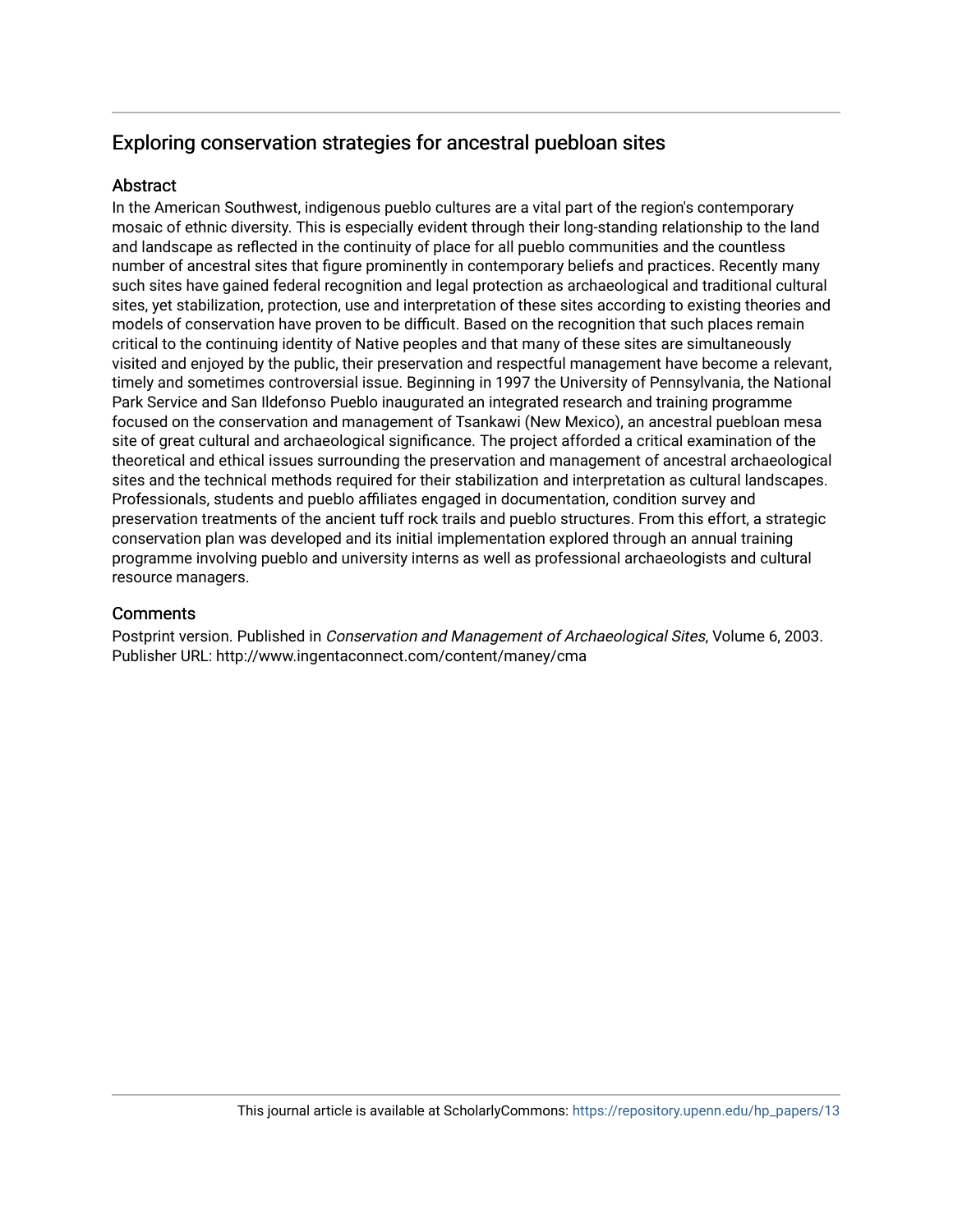ARTICLE

# Exploring conservation strategies for ancestral puebloan sites Tsankawi, Bandelier National Monument, New Mexico

FRANK MATERO

#### **ABSTRACT**

In the American Southwest, indigenous pueblo cultures are a vital part of the region's contemporary mosaic of ethnic diversity. This is especially evident through their long-standing relationship to the land and landscape as reflected in the continuity of place for all pueblo communities and the countless number of ancestral sites that figure prominently in contemporary beliefs and practices. Recently many such sites have gained federal recognition and legal protection as archaeological and traditional cultural sites, yet stabilization, protection, use and interpretation of these sites according to existing theories and models of conservation have proven to be difficult. Based on the recognition that such places remain critical to the continuing identity of Native peoples and that many of these sites are simultaneously visited and enjoyed by the public, their preservation and respectful management have become a relevant, timely and sometimes controversial issue.

Beginning in 1997 the University of Pennsylvania, the National Park Service and San Ildefonso Pueblo inaugurated an integrated research and training programme focused on the conservation and management of Tsankawi (New Mexico), an ancestral puebloan mesa site of great cultural and archaeological significance. The project afforded a critical examination of the theoretical and ethical issues surrounding the preservation and management of ancestral archaeological sites and the technical methods required for their stabilization and interpretation as cultural landscapes. Professionals, students and pueblo affiliates engaged in documentation, condition survey and preservation treatments of the ancient tuff rock trails and pueblo structures. From this effort, a strategic conservation plan was developed and its initial implementation explored through an annual training programme involving pueblo and university interns as well as professional archaeologists and cultural resource managers.

#### **THE PARADOX OF HERITAGE CONSERVATION**

Over the past decade, *heritage* has come centre stage in the discourse on place, identity and ownership of the past [1]. This has been due in large part to the development of historic preservation, beginning in the 1970s, into a field many now consider to be among the most significant and influential of sociocultural movements to affect American public life and the built environment. While most preservation activity in the USA has traditionally focused on specific sites associated with specific histories and selected pasts, this approach has tended to isolate places from their contemporary physical and social context, often ignoring the continuing significance that such structures and landscapes hold for many communities in defining and preserving everyday life and values in all their diverse forms and expressions.

The stabilizing effect objects and places have by connecting us to a personal and collective past is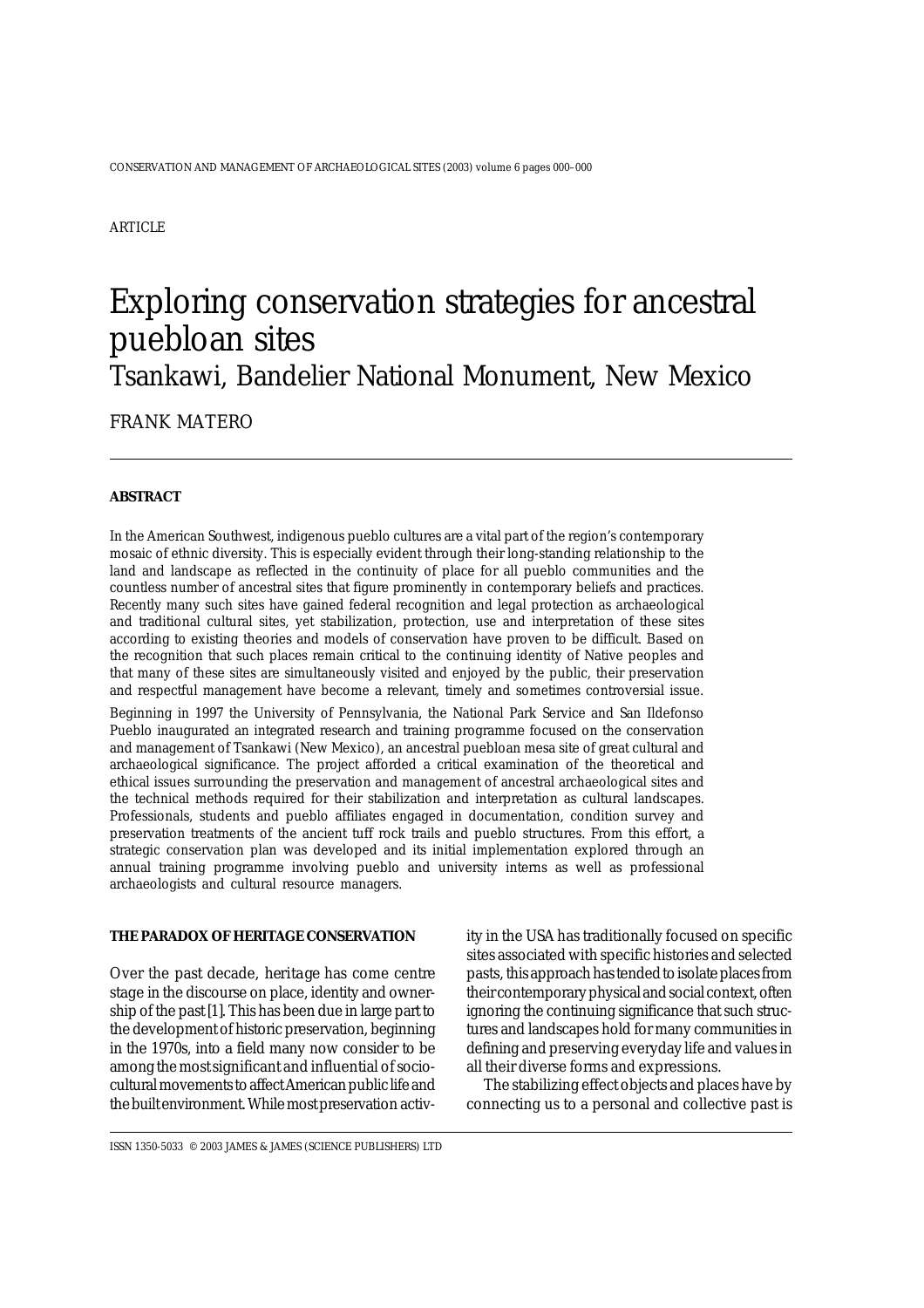well known across both time and space. The issue has become particularly pronounced today where the long-term effects of rapid change and mobility have caused a certain anxiety and dislocation. According to Eco, Boyer and other post-modern critics, this discomfort has created a taste for the known, the familiar, the predictable, the expected and the repeatable, rather than the unexpected, the innovative and the original [2]. In a rapidly changing environment, the past affords a comfortable and controllable context as expressed in the widespread popularity of historicized design ('postmodernism'), historical theme parks and urban developments, reconstructions and a romanticizing about tradition and so-called traditional peoples and traditional living. This has led to a proliferation of historicized places as contrived stage sets for contemporary leisure activities that often fragment and disconnect the past from the present. Such forms of preservation are best described as nostalgic as they are driven by a longing to experience traces of an authentic, supposedly more fulfilling past and a desire to repossess and re-experience something untouched by the present. As McCannell has observed, for moderns, reality and authenticity are thought to be elsewhere: in other historical periods and other cultures, in purer simpler lifestyles and in a concern for nature [3]. While academic interests and professional activities often bring such environments into focus, they are justified and sustained by public taste, tourism and economic development opportunities.

Tourism, itself the product of the modern world and the creation of leisure time, is largely about entertainment and wish-fulfilment. Sightseeing and tourism are often validated as activities devoted to making connections through the visitation of historical places and contexts and especially through traditional experiences. However, critics of tourism have equated the desire to be a tourist with the essential condition of being modern as '… both seek to empower modern culture and its consequence by neutralizing everything that might destroy it from within – a celebration of distance, difference and differentiation' [4]. Accordingly, as MacCannell has warned, 'every effort to present [the past and nature] authentically contributes to the opposite tendency – the present is made more unified against its past, more in control of nature, less a product of history … staged otherness and differentiation' [5]. As a result, heritage tourism has often had the opposite effect of reinforcing difference rather than similarities or continuity. According to Boyer, 'to historicize is to estrange, to make different, so that a gap continually widens between then and now, between an authentic and a simulated experience' [6].

Certainly the collective inheritance of culturally valued places and material works from the past deserve preservation and protection in ways that allow each of us to relate to them now and in the future. However, as Riley has commented, what we see and know is changing, and the experiences, roles and interpretation of such visual works are also changing [7]. With the escalating development and commodification of heritage in all its forms – as objects, places, people, events and even symbols – for recreational, economic and political purposes, a critical assessment of conservation in shaping the fate of such valued places becomes all the more critical.

*Conservation* as a concept and process has as its fundamental objective the protection of cultural heritage from loss and depletion. At different times and in different places this has been expressed and practiced through three basic constructs or modalities of *form*, *fabric* and *content*, the latter being the intangible beliefs and uses associated (originally and over time) with the material correlates of form and fabric. Implicit in all three constructs is the notion of maintaining contact with the past through the identification, transmission and protection of that which is considered culturally valuable in the present.

The basic means by which such cultural inheritance is retained and transmitted can occur either as tradition, the mechanism by which valued tangible and intangible aspects of culture are internally handed down within a given society over time, or as conservation, a self-conscious, critical act often viewed apart from tradition and based on an outside appreciation or valorization of the place or thing, often by cultural or temporal 'outsiders'. Although these definitions make for convenient dichotomies, both concepts are complex and not exclusive. For example, as central as tradition is to the concept of cultural identity, it is also dynamic, being manufactured and reformulated by each generation through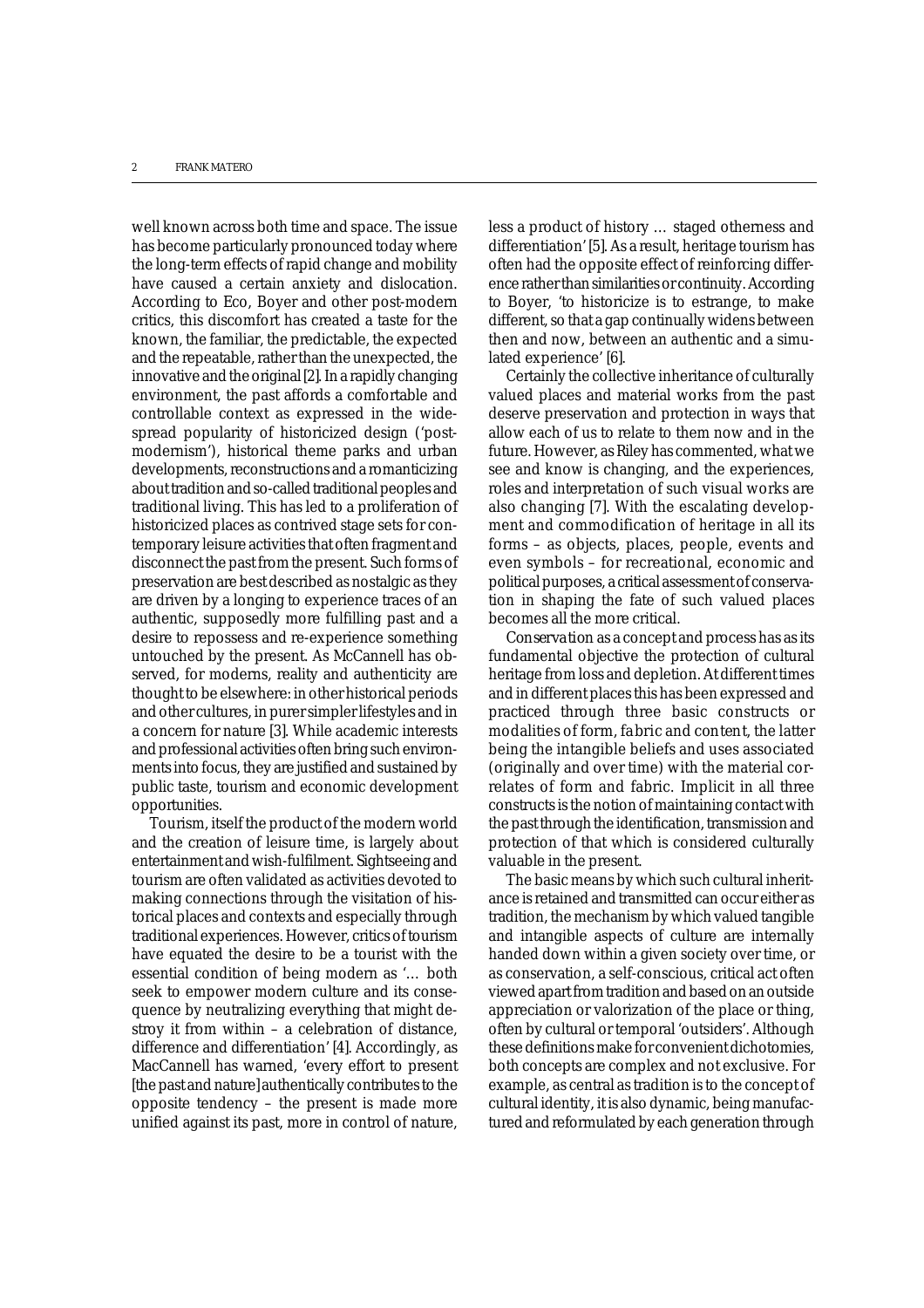personal and collective interpretations of the past. These values are not fixed, but rather like tradition itself, they are reinvented and transformed with each generation. This recycling and reassigning of value through memory over time often results in a transformation of cultural form and meaning [8]. Only by recognizing the changing nature of tradition within the context of cultural identity can a community effectively and responsibly manage its present and future through interpretations of the past. Conservation, on the other hand, is a modern concept that sees the past as divorced from the present and existing self-consciously outside tradition [9].

With the development of international, though largely European-based principles and doctrinal charters, conservation practice has focused on the preservation of material remains and the effects of time on the physical fabric. In recent years, this approach has been challenged in its preference for the monumental and its neglect of the associated emic values and intangible qualities accompanying many traditional sites. Yet by viewing all history as continuous change, conservation can seek ways to make the past relevant through both critical distance and empathetic engagement.

#### **CULTURALLY RELEVANT CONSERVATION**

In response to these extreme positions, culturally relevant conservation has recently emerged as a broadly based method for the planning, treatment and care of valued living cultural sites and objects with an ideological objective of recognizing the unique cultural contexts that surround and shape such heritage [10]. Moreover, the concept serves a practical function through the preservation and promotion of culture history and ownership for identified stakeholders. In this form conservation, as both a means and an end, provides a dynamic vehicle by which individuals can explore, reinforce, interpret and share a historical and traditional past and present, through community membership or by invitation as outsiders, as well as through input as professional or non-professional affiliates. As such, conservation can and should facilitate a sustainable, long-term relationship with the natural and cultural resources of a place and its associated memories and life-ways. The wisdom of such an approach has been increasingly demonstrated through special museum programmes for indigenous collections and their affiliated communities and international development centred on the conservation of cultural property in relation to the socio-economic realities and modern requirements of traditional communities.

With a growing awareness of cultural diversity and an increased appreciation of the importance of cultural heritage in reinforcing and celebrating that diversity, conservators and cultural resource managers have begun to consider new approaches toward the preservation and conservation of native or indigenous sites and traditional cultural properties. Such places constitute a living heritage, a cultural vehicle of enormous significance embodying the corporate values and beliefs of the traditional societies who made and continue to use them. For many indigenous societies, the concepts and concerns of conservation have sometimes been portrayed as antithetical to traditional beliefs and practices, especially concerning the importance of decay and renewal as necessary natural cyclic processes or the distinctions made between animate and inanimate, nature and culture. In countries such as Canada, the USA, New Zealand and Australia, museums with regional ethnographic collections as well as agencies responsible for ancestral and archaeological sites have had to face a re-evaluation of their mission, moving away from the presentation of material culture as dead or detached production to programmes that present living cultures through self-representation by those cultures [11].

Such cultural relativity asserts that since each culture has its own inherent integrity with unique values and practices, issues such as heritage and conservation must be contextualized. The role of value in the determination and preservation of cultural property has long been recognized universally; however who determines that value and how it plays out through 'appropriate' methods of use, presentation, intervention and ownership have become one of the major issues of our time [12].

This was no less relevant 100 years ago when the American ethnologist, Frank Hamilton Cushing recorded his experiences at Zuni pueblo in western New Mexico:

I urged them [the Zuni] to join me in cleaning out the old church, repairing the rents in its walls and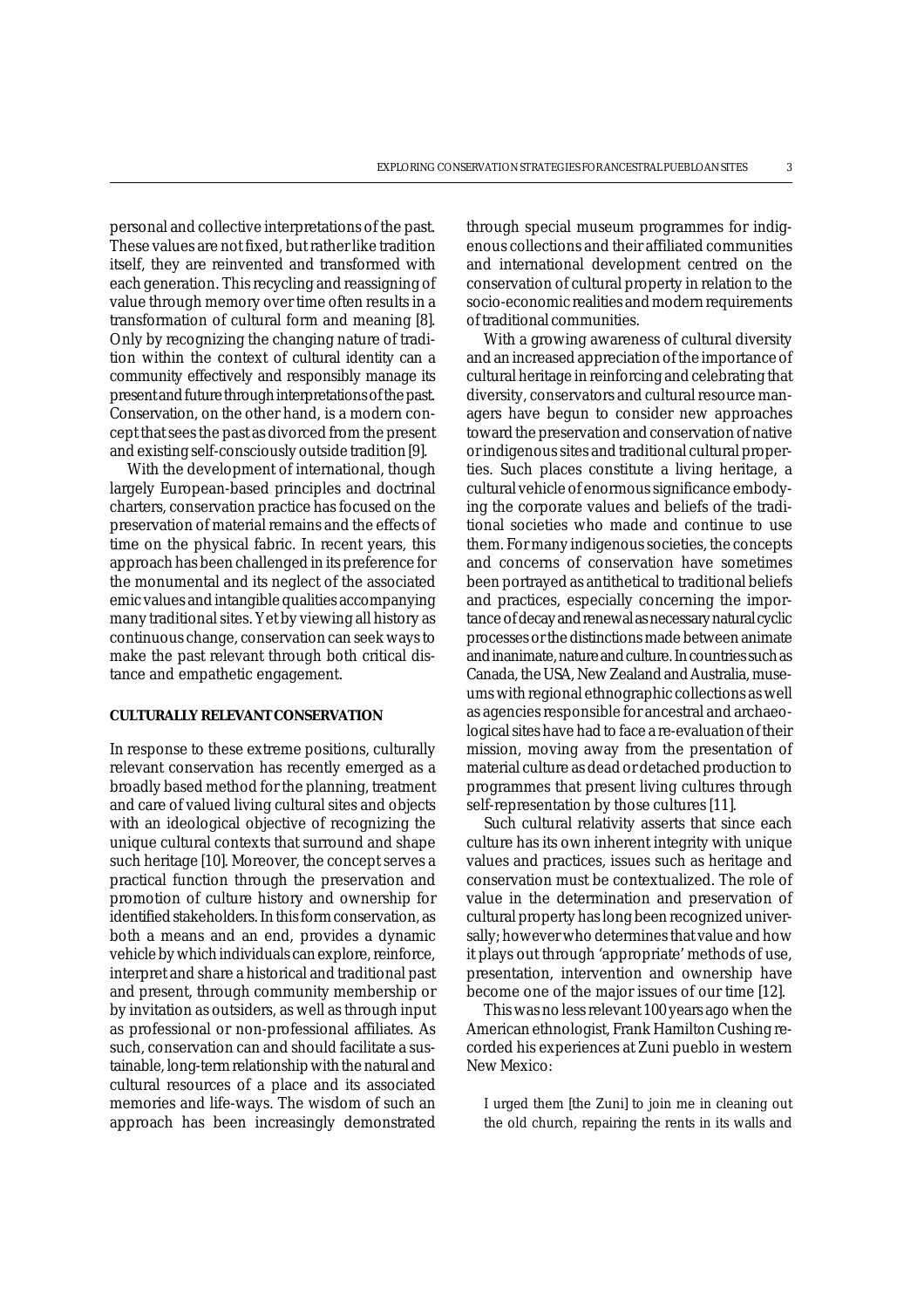roof, and plastering once more its rain-streaked interior … I asked them if they did not care for their *missa k'yakwi* or mission-house. 'Yea, verily,' they replied, with fervor. 'It was the sacred place of our fathers, even more sacred than were the things taken away there from.' I asked if they would not then in the memory of those fathers, restore its beauty. 'Nay,' they replied, 'we could not, alas! for it was the *missa*-house of our fathers who are dead, and dead is the *missa*-house! May the fathers be made to live again by the adding of meat to their bones? How, then, may the *missa*-house be made alive again by the adding of mud to its walls? Not long afterward there was a furious night storm of wind and rain. On the following morning, great seams appeared in the northern walls of the old building. I … urged that since they would not repair the *missa*-house, it be torn down; for it might fall down some day and kill the women and children as they passed through the narrow alley it overshadowed … Again I was told that … it was the *missa*-house of their fathers! How, if they took it away, would the fathers know their own? It was well that the wind and rain wore it away, as time wasted away their fathers' bones … [13].

Cushing's account demonstrates preservation's longstanding preoccupation with the physicality of things and places over their social and spiritual life. It also provides one of the earliest recorded examples of the complexities of Native American attitudes toward the treatment of sacred objects and ancestral places. In the development of contemporary preservation theory, certain tangible aspects of cultural property such as material, form and condition have long been used to gauge the *integrity* of the work [14]. Yet integrity can also be defined in other cultural traditions by non-tangible qualities such as process, spirit or attached history and stories in establishing the value and significance ascribed by any one group over time. Acknowledging contemporary indigenous peoples' views and beliefs about the fate of objects or places, and recognizing that there may not now, nor ever have been, consensus on these issues, introduces a new set of interests, concerns and beliefs outside the nonnative and professional position [15].

In attempting to extend the physical life of culturally significant objects and sites, conservation, through application of its own set of professional principles and practices, cannot avoid engaging in contemporary discourse in the definition, treatment, interpretation and uses of traditional cultural property, including input from cultural affiliates. Federal legislation and National Park Service policies require consultation with tribal authorities on issues of research, planning and management affecting such cultural property. Consultation can provide genuine culturally responsive intervention and management options that can sustain and encourage cultural continuity by investing in preservation actions that reinforce and promote the related social practices and beliefs associated with traditional places and people.

#### **NATIVE PUEBLO CULTURE OF THE AMERICAN SOUTHWEST**

In the American Southwest, indigenous pueblo cultures are a vital part of the region's contemporary mosaic of ethnic diversity. This is especially evident through their long-standing relationship with the land and landscape as reflected in the importance of place for most pueblo communities and the countless number of sacred ancestral sites that figure prominently in past and contemporary beliefs and practices. Recently, many such sites have gained federal recognition and legal protection as archaeological and traditional cultural landscapes through tribal participation in the federal government's Section 106 consultation process of the National Historic Preservation Act (NHPA) of 1966, the National Environmental Policy Act (NEPA) of 1969, the American Indian Religious Freedom Act (AIRFA) of 1978, the Archaeological Resources Protection Act (ARPA) of 1979, and site confidentiality guaranteed by Section 207 of the National Parks Omnibus Management Act of 1998 and Executive Order 13007 (1996). However, programmatic, culturally relevant conservation, use and interpretation of these sites have often proven more difficult. Based on the recognition that such places remain critical to the continuing identity of native peoples and that these sites are central to the cultural lives of many, their physical preservation and respectful management by governmental agencies have become a relevant, timely and sometimes controversial issue [16].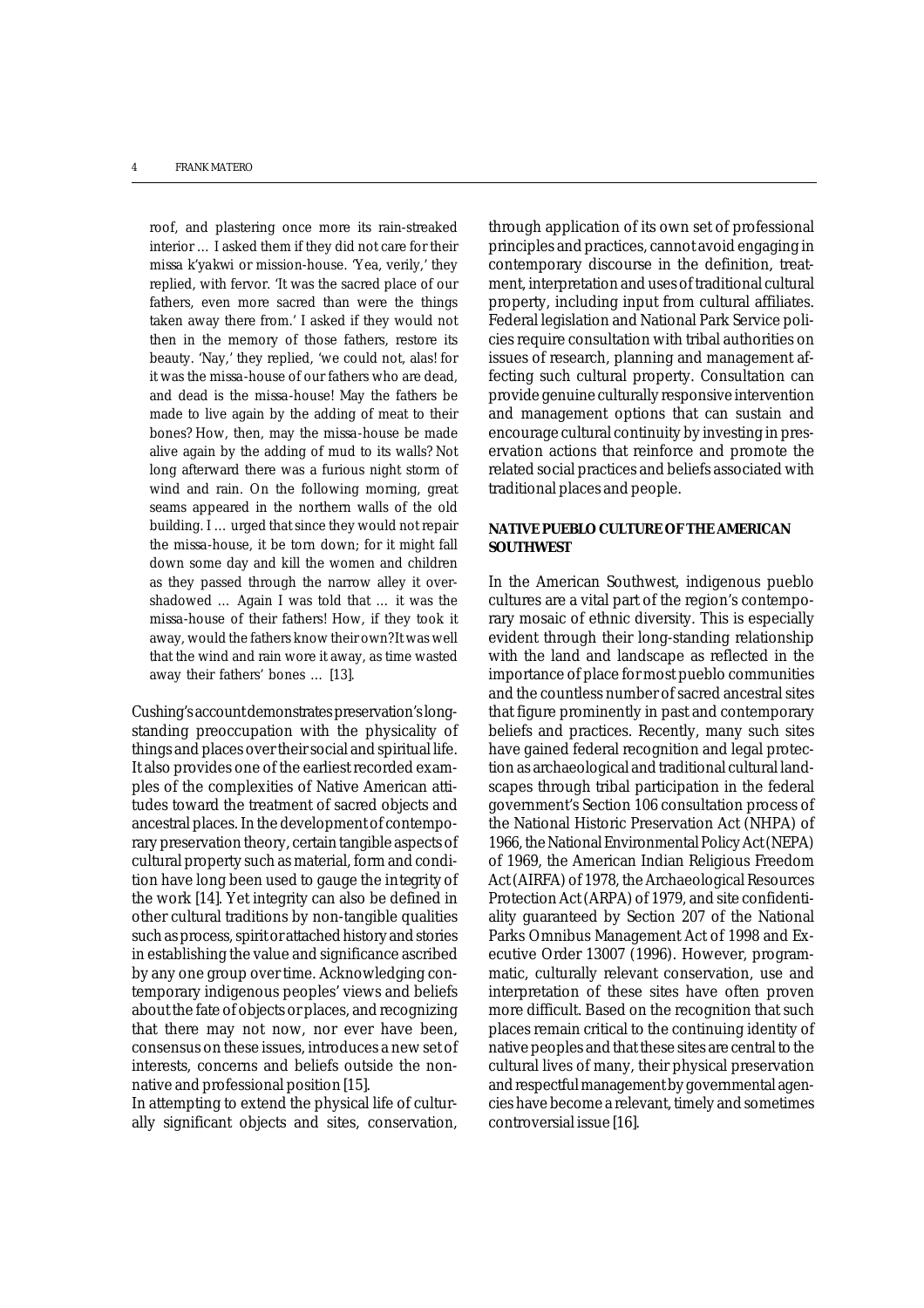Native American pueblo communities and their ancestral sites define traditional cultural places. While past approaches by outsiders have viewed these places as separated in time and space, many pueblo communities instead have a characteristic sense of continuity between past and present, between veneration and use of the land, and a sense of identity and place in time as reflected by and through these sites, their natural features, artefacts and built remains, and associated stories [17]. Lack of available economic resources, forgotten traditional knowledge, tourism-based development and the infiltration of inappropriate government programmes from the outside have placed severe pressures on the historic resources, on traditional living and the continued transmission of traditional knowledge, especially to the community's younger generations.

#### **THE TSANKAWI PROJECT**

In 1997 following the completion of a renewed Resources Management Plan [18], Bandelier National Monument (New Mexico) invited the University of Pennsylvania to study cultural resource degradation at Tsankawi mesa [19]. Environmental (ecosystem) damage, deteriorating archaeological sites and uncoordinated and rapid development in and around the surrounding area all pose major threats to the cultural and natural resources of Tsankawi. Preliminary investigations of the deteriorating ancestral trails and cavates quickly evolved into a larger consideration of Tsankawi as a cultural and ethnographic landscape and the issues and potential conflicts in preservation and interpretation for the National Park Service, the unit's official steward since 1932, and San Ildefonso Pueblo, cultural heir to the site and region [20]. In this way the central issues of natural and cultural resource degradation, preservation, use and interpretation could be explored together and from different cultural perspectives in developing integrated approaches to the treatment and management of this important archaeological and ancestral site [21].

#### **EDUCATION AND TRAINING**

The issues encountered in archaeological sites that are traditional cultural properties and ethnographic landscapes are multi-disciplinary in nature [22]. Accordingly, the emphasis of a collaborative programme is on developing mutually acceptable solutions with input from both professionals and stakeholders. The official policies of the National Park Service require the agency to consult with Native American and other traditional groups in park planning, management actions and research activities. The major focus of the Tsankawi preservation programme has addressed the theoretical and ethical issues and technical problems of ancient trail and ruins stabilization, graffiti mitigation, visitor access and site interpretation. Pueblo and non-Native participants explored the natural and cultural context of Tsankawi mesa including its environmental changes, archaeological and preservation histories, and past and current uses. They also surveyed cultural resource significance and condition to understand and develop intervention priorities that have addressed the problem through technical solutions and policy planning.

The objectives of the collaborative programme, now in its fifth year and focused on Frijoles Canyon, have been twofold. First, at a didactic level, it has sought to raise the awareness of the interdisciplinary and highly specialized nature of working in National Park Service-managed Native American ancestral and archaeological sites among professional conservators, planners, architects, environmental scientists, landscape architects, anthropologists and museum professionals. Each needs to understand the perspectives of the other as well as how best to integrate this knowledge with the contributions of all stakeholders. Second, the affiliated tribal communities have been directly involved during all phases of research, analysis and implementation. All have cooperated closely, both during the analytical, planning and implementation phases, to help develop solutions that respond fully to the inherent complexity of intervention, visitation, and tribal use and beliefs. Ultimately the aim has been to promote and reinforce an awareness about traditional values and uses while developing sound conservation solutions to the problems of resource degradation and disruptive visitor use among both professional managers and stakeholders.

At a practical level, the programme has addressed specific problems through site-specific field work. In so doing, it has offered assistance through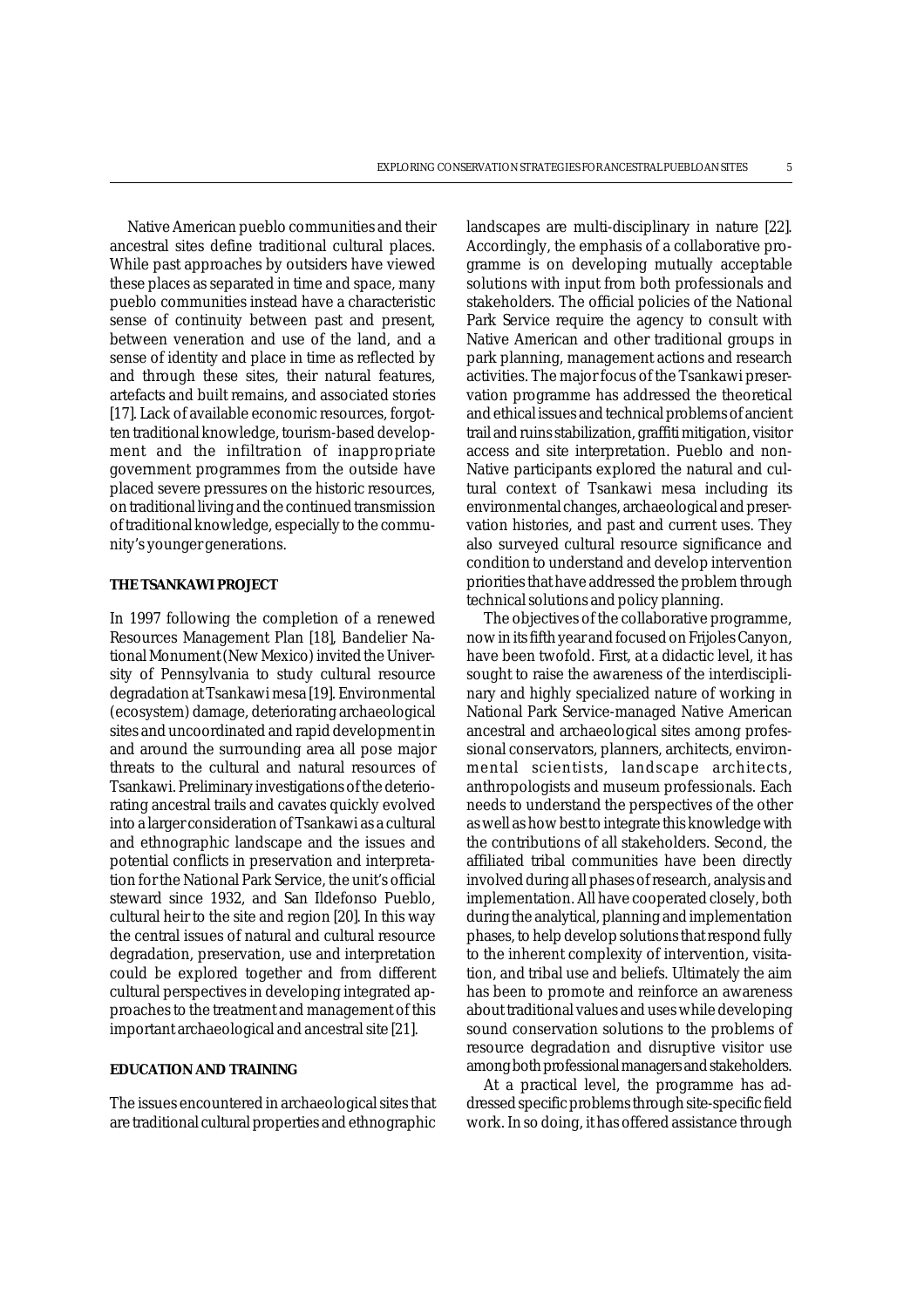

Figure 1. Bandelier National Monument. (http://www.nps.gov/band/pphtml/maps/html). Tsankawi mesa is located to the northeast of the main monument.

training to pueblo interns, conservation students and resource managers in their effort to identify, discuss and develop the strategies, practical actions and technical and culturally sensitive standards needed.

#### **TSANKAWI AS ETHNOGRAPHIC LANDSCAPE**

The Tsankawi unit of Bandelier National Monument is a detached parcel of land rising 6,600 feet above sea level and located twelve miles to the north of the Monument's main area in Frijoles Canyon (Fig. 1). The 790 acre unit is bordered on the north and west by Department of Energy (Los Alamos National Laboratory) property and on the south and east by San Ildefonso Pueblo tribal lands. The unit is filled with scattered cultural sites predominantly of ancestral puebloan origin from 1150 to 1550 AD, but it is focused on Tsankawi mesa proper. The mesa, defined by Sandia Canyon on the south and Los Alamos Canyon on the north, is a complex landscape including approximately 300 cavates, an unexcavated mesa top pueblo and rock trails, the latter not literally constructed but created through centuries of wear (Fig. 2). The place name 'Tsankawi' (*saekewikwaje onwikege*) is Tewa in origin and translates as 'pueblo ruin of (or above) the gap of the sharp round cactus'[23]. Even today, small clusters of prickly pear cactus continue to grow almost exclusively at the neck of the mesa giving entrance to the pueblo site.

Tsankawi mesa, whose prehistoric, historic and contemporary uses have profoundly imprinted the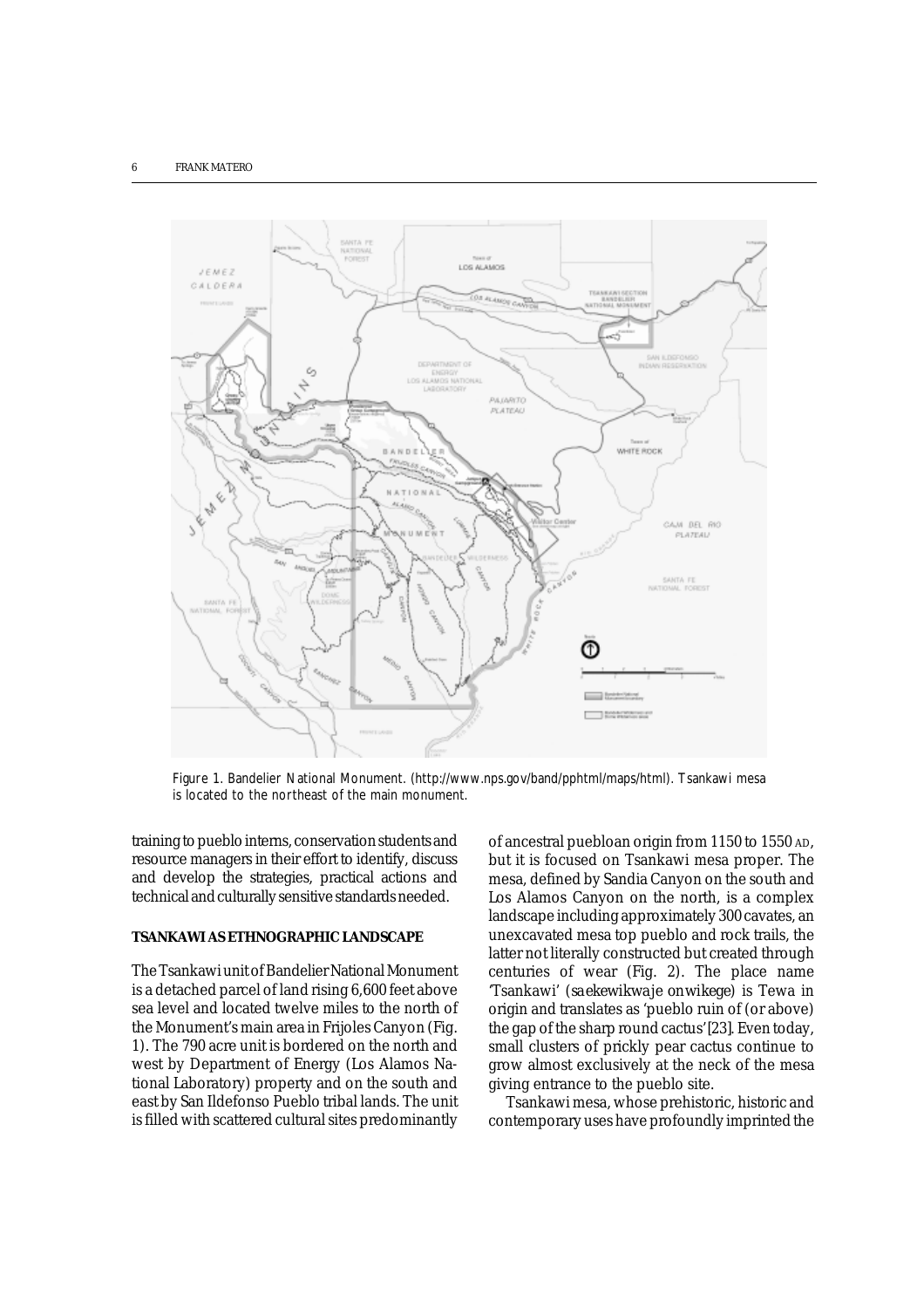

Figure 2. Southern slope of Tsankawi mesa showing cavates and interconnecting trails.

land, displays the essence of an ethnographic landscape [24]. Within its boundaries are found the remains of an ancestral village, prehistoric trails, shrines and petroglyphs, as well as the plant, animal and mineral materials that constitute an important cultural resource for the people of the Pueblo of San Ildefonso. They consider Tsankawi as one of their former homes and the one most recently occupied before tribal members migrated to their current location along the Rio Grande. The place is also popular with organized tour groups and local residents because of its undeveloped nature, tranquility and extent of archaeological resources.

Despite 95 years of federal administration, Tsankawi has lacked a long-term preservation phi-



Figure 3. Typical trail degradation characterized by increased depth, collapsed walls from root-induced cracking and parallel secondary trail formation with surface abrasion.



Figure 4. Collapsed and trampled exposed tuff walls of the unexcavated mesa top pueblo.

losophy or vision. Yet, because of very limited excavation and stabilization, its physical integrity and archaeological value are very high and quite vulnerable to unregulated visitation [25]. The primary physical threats to Tsankawi mesa include erosion of the rock trails by visitors and natural weathering (Fig. 3); exposure and collapse of the mesa top pueblo walls from official and unregulated trails, invasive vegetation and animal activity (Fig. 4); cavate damage from visitor abrasion, water and salt infiltration (Fig. 5); and vandalism and looting. In addition to cultural resource degradation, unrestricted visitation causes damage to fragile ecosystems and disturbs native religious practices at shrines and other unmarked sacred areas within the unit's boundaries.



Figure 5. Cavate rock erosion and plaster loss.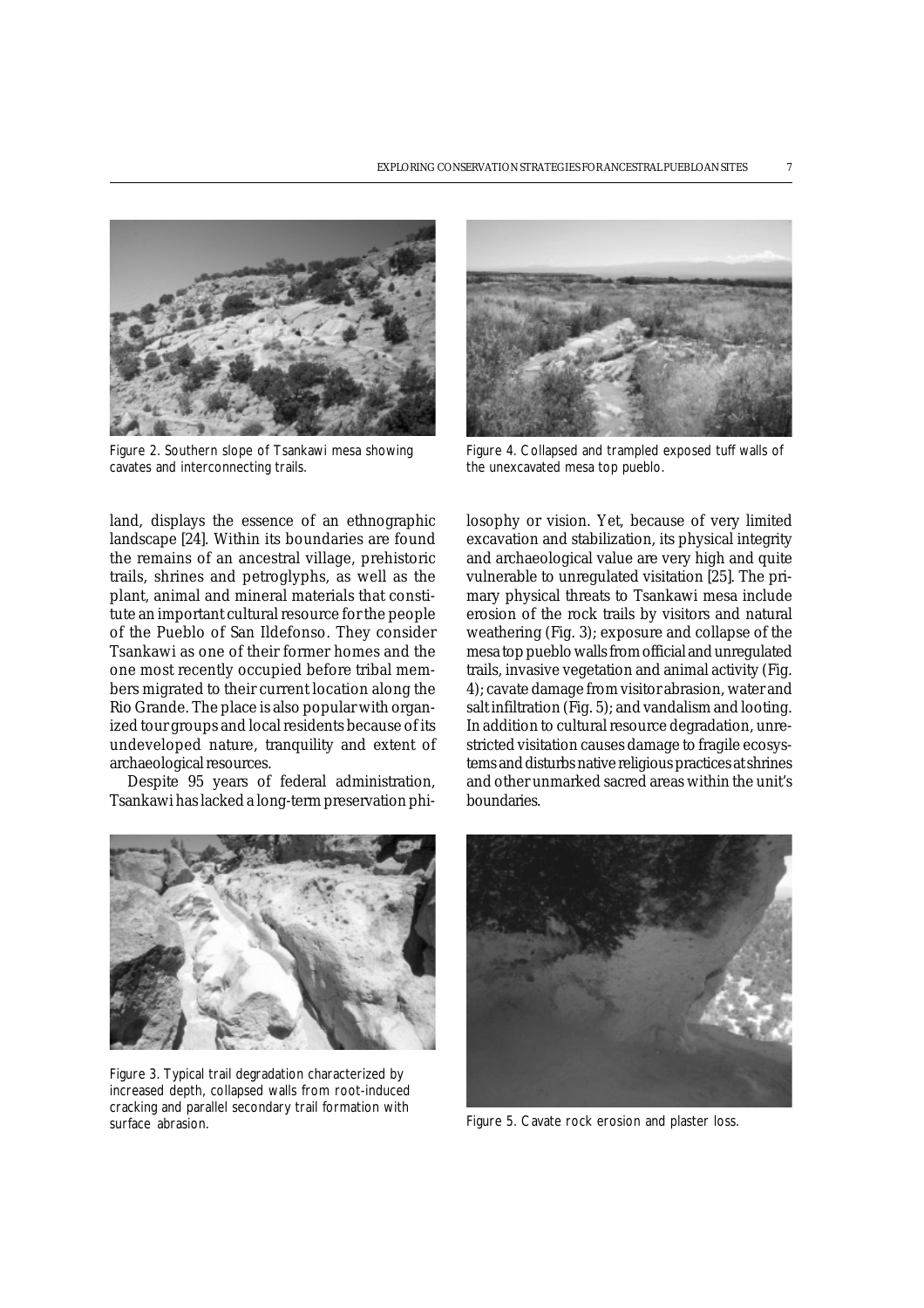



#### **EARLY HISTORY**

Anthropologists Adolf Bandelier and Edgar Lee Hewett were the first to write about Tsankawi in the late 19th century [26]. However, widespread publicity of the site, and especially its prehistoric trails, followed from a popular article by photographer George Beam for *National Geographic Magazine* in 1909. With photographs and text, Beam described the 'well defined path … worn in places fully one foot deep in the solid rock ...' and the crevice entrance to the mesa top [27]. Comparison of early photographs with the situation today clearly indicates significant erosion of the trails, most likely the result of increased visitation beginning after the opening of the site under the National Forest Service in 1916 (Fig. 6).

During the 1930s, archaeological sites throughout the Southwest saw increased attention in their documentation, excavation and preservation for public visitation. H.P. Mera surveyed Tsankawi's pueblo in 1935 for the Laboratory of Anthropology



Figure 6. Crevice entrance to mesa top. Compare change in trail depth from c. 1890 (a), to 2000 before stabilization (b). Image (a) by Museum of New Mexico.

and later, in 1939, archaeologist Robert H. Lister mapped and stabilized 120 out of 181 cavates on the east facing group on the mesa's southern slope for the National Park Service [28]. More recent surveys of the archaeological resources of the main unit of Bandelier and Tsankawi, in particular, include those by H. Wolcott Toll (1995) and R. Powers (1999) [29].

As early as 1899 Edgar Lee Hewett began his lifelong effort to protect the Pajarito Plateau as a national archaeological preserve. In 1916, his efforts were finally realized in the creation of Bandelier National Monument, which included Tsankawi mesa along with Frijoles canyon and Otowi mesa. Early on, the Tsankawi unit was recognized for its archaeological integrity and scenic potential and a number of development proposals were promoted from 1956 onwards with the intent of making the mesa more accessible to visitors and better protected and interpreted through excavation and reconstruction. Because the National Park Service did not execute any of these plans to develop Tsankawi, the mesa has remained a relatively pristine area free from site interpretation and 'improvement', unlike the more popular Frijoles Canyon.

In the 1990s the National Park Service recognized the importance of Tsankawi's undeveloped status as an asset stating,

In this quiet unexcavated site it is easy to have a personal encounter with the cultural resources, maybe even sense the presence of the former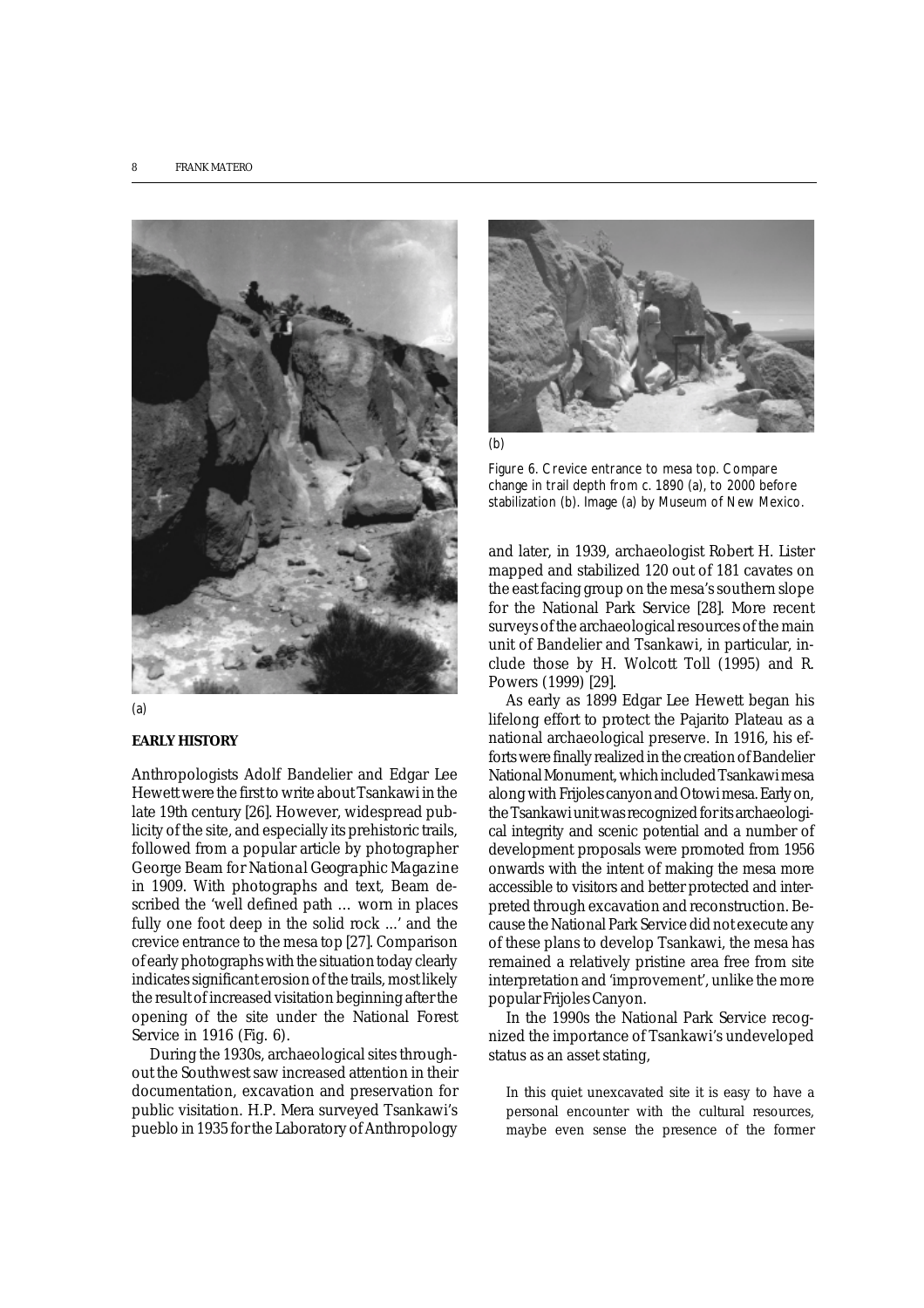inhabitants. It is an aesthetic and emotional experience rather than an intellectual one [30].

However, since this recognition, the area has experienced a great increase in visitation owing to its scenic and perceived authentic character, creating conservation and management problems as a result of the rapid erosion of the prehistoric trails from foot traffic, disturbance from unrestricted access to culturally sensitive areas as well as to fragile ecosystems, and vandalism and artefact hunting.

#### **THE CULTURAL CONTEXT**

Archaeological and ethnographic evidence as well as oral history traditions tie Tsankawi to the Tewaspeaking pueblos (Tesuque, Santa Clara, San Juan, Pojoaque, Hano at Hopi and Nambe), and especially to that of nearby San Ildefonso. Today the pueblos of Cochiti, San Felipe, Santo Domingo, San Ildefonso and Zuni maintain contemporary associations with Bandelier National Monument; all acknowledge primary ancestral connections of Tsankawi to San Ildefonso Pueblo.

Tsankawi is perceived quite differently by the two groups most involved in its interpretation and use, the National Park Service and San Ildefonso Pueblo. As a National Park Service site, Tsankawi is subject to the management policies and strategies required by federal law, but it is also an ancestral site to San Ildefonso Pueblo. The resulting associations and perceptions of the place are indicative of these different worldviews. This became quite clear from the beginning of the project during a mapping exercise [31].

For the National Park Service, Tsankawi is a place of discrete spatial and temporal boundaries. Under this framework, Tsankawi exists as a defined unit containing archaeological and scenic features. Natural and cultural resources are viewed and managed as separate entities for their informational and recreational value. Tsanakwi is viewed as a *site* and *resource*. In management parlance a site is bounded and finite, while a resource – whether cultural or natural – has tangible value through ownership and use.

For San Ildefonso Pueblo, Tsankawi is living heritage and a sacred place. The mesa top pueblo village, cavates, potsherds, petroglyphs and surrounding area retain, in whole, the spirit of those

who created them and continue as living entities forever after their creation. It is the land, the flora, fauna, the whole biosphere that forms the allinclusive basis of traditional pueblo belief and worldview. Tsankawi is not and never was contained. Its inhabitants had an interactive relationship with the landscape during occupation, as do San Ildefonso Pueblo members today. The incredible views once witnessed by the ancestral puebloans still exist atop the mesa, the trails used to move across the land are still extant, vegetation traditionally used still grows there and the setting that is linked to Tewa cosmology still persists. Today, the spatial and management definitions imposed upon the site by the National Park Service add another layer to the traditional cultural landscape. New boundaries have been drawn representing new definitions of space, place and use based on ownership, protection and modern stewardship.

#### **DETERMINING SIGNIFICANCE, ISSUES AND PRIORITIES**

In 1999, a Tribal Consultation Committee comprised of members from the pueblos of Cochiti, San Felipe, San Ildefonso, Santa Clara, Santo Domingo and Zuni was formed to facilitate ongoing consultations on preservation and management of the Monument (excluding NAGPRA[AUQUERY9] issues) as required by federal law and NPS policies. Following on from informal discussions in 1998 during the initial site training conservation programme, the Tribal Consultation Committee met with Bandelier staff on three separate occasions in 1999 to share perspectives on the significance of the site and on critical preservation issues and alternative solutions [32]. This has initiated an active and confidential dialogue between the National Park Service and pueblo affiliates about use, visitation and interpretation policies as well as the application of culturally sensitive conservation treatments. As such, this dialogue has begun to change the way both partners perceive the issues, problems and possibilities of site conservation and management. Many recommendations of the Committee have been implemented (see below); some, such as transfer of Tsankawi to San Ildefonso Pueblo have not been, nor are discussed here, as they are outside the authority of the NPS and the scope of this study.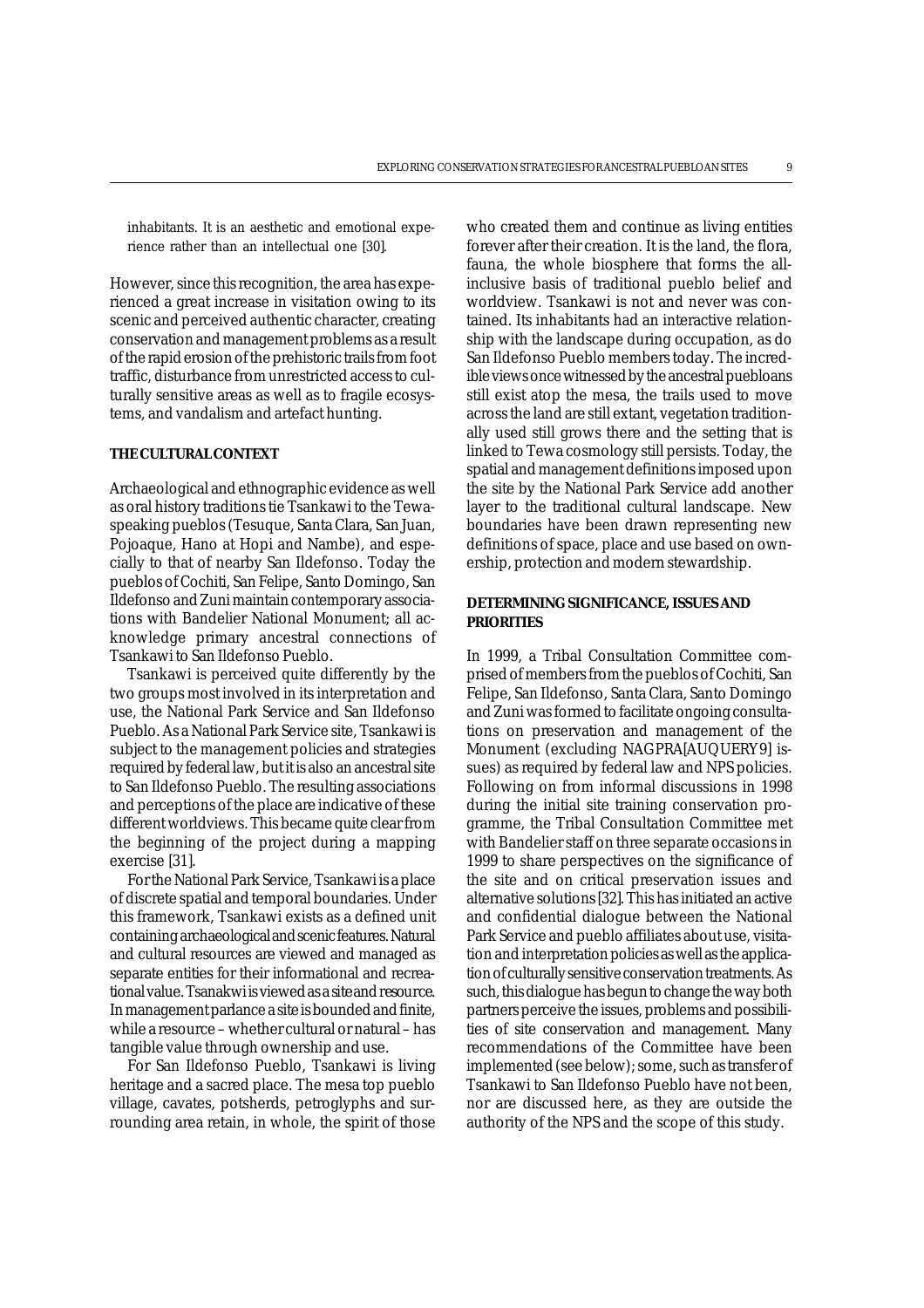

Figure 7. Trail and surface erosion from unrestricted access.

The trails and structures of Tsankawi are arguably the most extensive and visible archaeological features of the mesa. It is the trails, connecting the mesa top pueblo and cavates, which establish the overall circulation pattern across the landscape, experience the greatest visitor impact, and are therefore consequently most at risk. All three are inextricably tied together along the official route established on the mesa, and consequently the majority of the damage done by visitors is concentrated along this route.

Current management of the mesa as a 'discovery site' has also led directly to the degradation of the site as described above largely through uncontrolled access and unchecked erosional problems (Fig. 7). This pattern can be reversed or at least mitigated by first making policy decisions based on culturally and ecologically sensitive preservation strategies that refer to the combined cultural and natural landscape for guidance.

In order to better preserve and manage Tsankawi, a re-evaluation of visitor access and mitigation of the existing damage to natural and cultural resources on the mesa was first considered (Fig. 8). The primary intervention issues were divided into two categories: trail preservation issues and trail management issues. While it is understood that management is the best form of 'preventive conservation', trail condition has deteriorated in many areas so as to require significant physical interventions at this point to remedy the damage already done.

Existing trail conditions at Tsankawi compromised the physical and functional integrity of the mesa. Trail depths had eroded more than six feet



Figure 8. Visitor deterioration mechanisms.

deep in some places and new routes and parallel trails had been created because of access difficulties. These changes altered the use patterns, hydrology and vegetation, changing the visual appearance of the mesa and, in some areas, exacerbating surface erosion. Furthermore, the new social trials covering the mesa, and especially the mesa top, promoted artefact hunting and disrupted current tribal uses of the area (Fig. 9).

The following measures were identified for immediate and long-term implementation. These have been divided into five general categories: management, official presence, signage, vegetation and trails. Management of the mesa should be converted from the historically based techniques of passive and minimal attention to a more active but not necessarily more intrusive method. While historical inattention has helped lead to the enormously effective visitor experience that currently exists on the mesa, it has also led to many of the problems that are destroying the site. Increased management must proceed in unison with participation of San Ildefonso Pueblo. Culturally the site belongs to them and their interpretation, advice, concerns and restrictions concerning Tsankawi should continue to be sought out.

Signage, as it is today, should be kept to a minimum in order to preserve the natural quality of the site through minimally intrusive interpretation. While signage is most effective near the subject of interpretation and the area of non-compliance (i.e.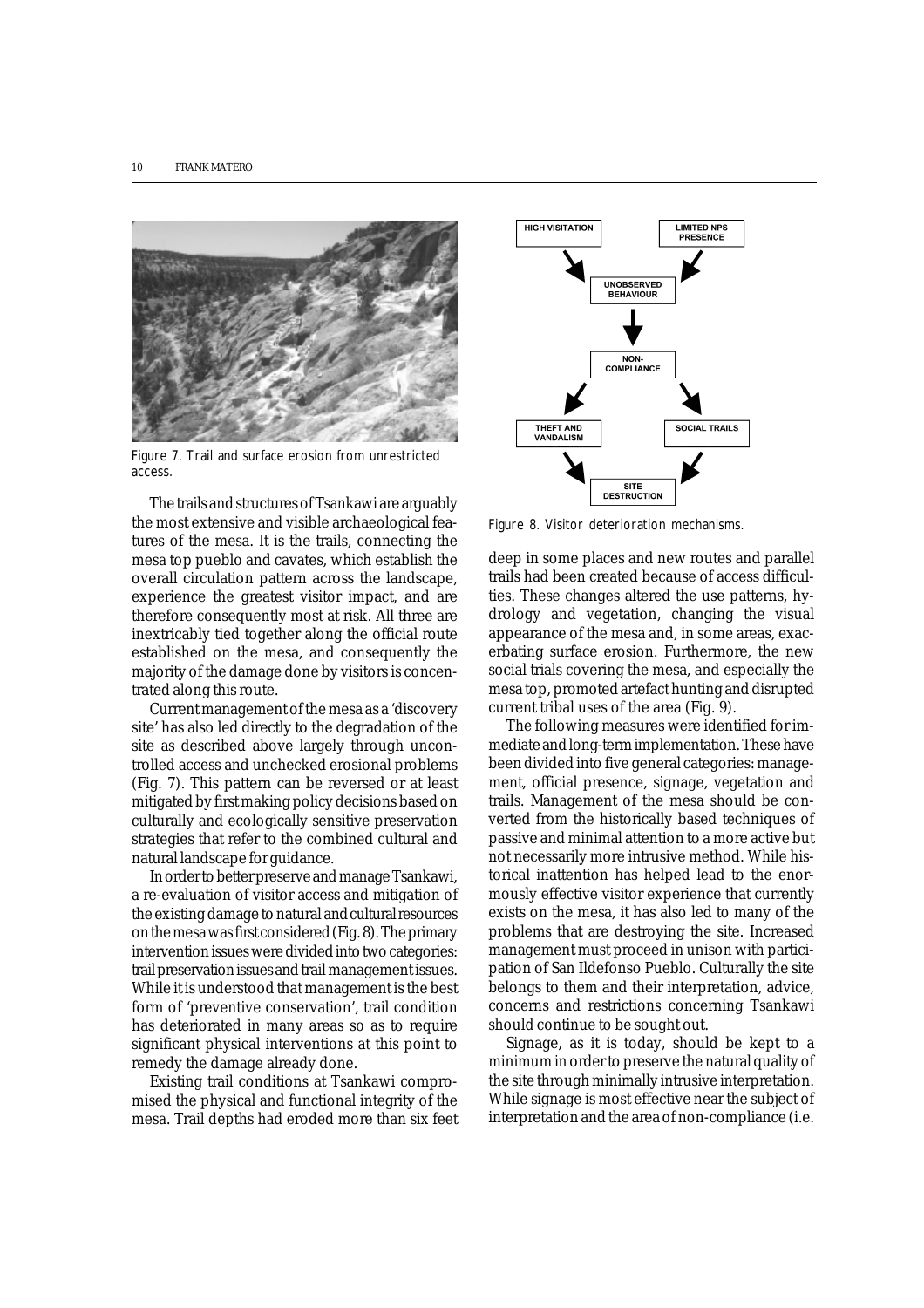

(b)

Figure 9. Aerial view of the unexcavated mesa top pueblo in (a) 1929 (image by Charles Lindberg[AUQUERY10]) and (b)1950s. Images (a) and (b) courtesy of Bandelier National Monument Archives. Note the later prominence of the disruptive primary and secondary (volunteer) trails through the centre of the site.

directing and restricting access), placing more information at the visitor centre or in site guides has been effective in interpretation and non-compliance deterrence. The pueblo sign on the mesa top, once visually intrusive, has been removed and relocated to the mesa top trail head. The original entrance sign designation as 'Tsankawi Ruins' has been replaced with 'Tsankawi Site' for the ancestral village 'that is neither forgotten nor abandoned' based on recommendations from pueblo participants at the 1998 workshop and the subsequent Tribal Consultation Committee meetings.

## **THE TRAIL SYSTEM**

The ancient rock worn trails were the most complicated and difficult feature to assess as they are linked to all other issues on the mesa. In 1998–99 various preservation methods were studied and then implemented by NPS and pueblo interns in consultation with representatives from San Ildefonso Pueblo. Activities included trail coercion, trail relocation and trail erosion mitigation.

#### *Trail coercion*

Small steps to deter off-trail hiking and social trail formation have the potential of being extremely effective in reducing visitor non-compliance. Plantings and placement of slash pinyon and juniper were utilized to close off social trails, particularly on the mesa top (Fig. 10). This method is essentially invisible to visitors and introduced no new flora when local species such as saltbush and



Figure 10. Pinyon and juniper slash used as a visually and ecologically non-invasive barrier to control visitor access to protected areas.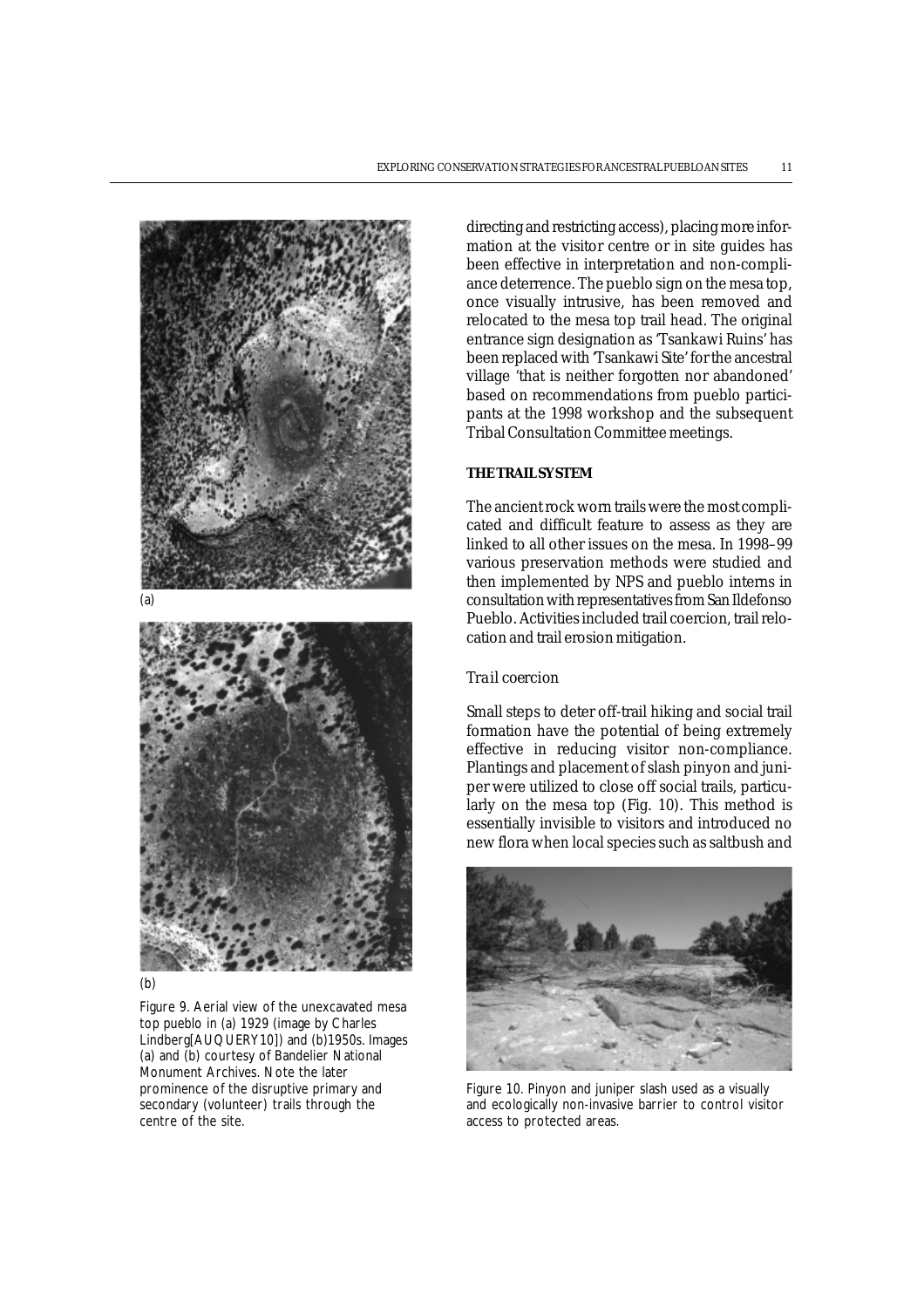

#### (a)

apache plume were used. Other low-impact forms of reducing visitor access to dangerous and culturally sensitive areas on and off trails included closure of cavates using modified existing prehistoric masonry methods of opening reduction and sealing (Fig. 11). In these cases, walls could include infor-





Figure 11. Original cavate opening masonry (a) served as a closure prototype to restrict access to hazardous or culturally sensitive cavates at Tsankawi (b)

mation on the closure to sensitize non-native visitors to proper site etiquette.

### *Trail movement*

Several areas of trail were moved because of their impact on the cultural and natural resources at Tsankawi (Fig. 12). Particularly so within the pueblo mound, the location of the official trail over walls severely damages their masonry and disturbs archaeological artefacts in the area. Trails were moved away from walls and out of the kivas, the latter out of respect for the special sacred character of those spaces. As a result of the particularly sensitive nature of the entire pueblo area, all trail movements here were discussed with San Ildefonso Pueblo as well as with the New Mexico State Historic Preser-



Figure 12. Map of proposed trail relocation and removal.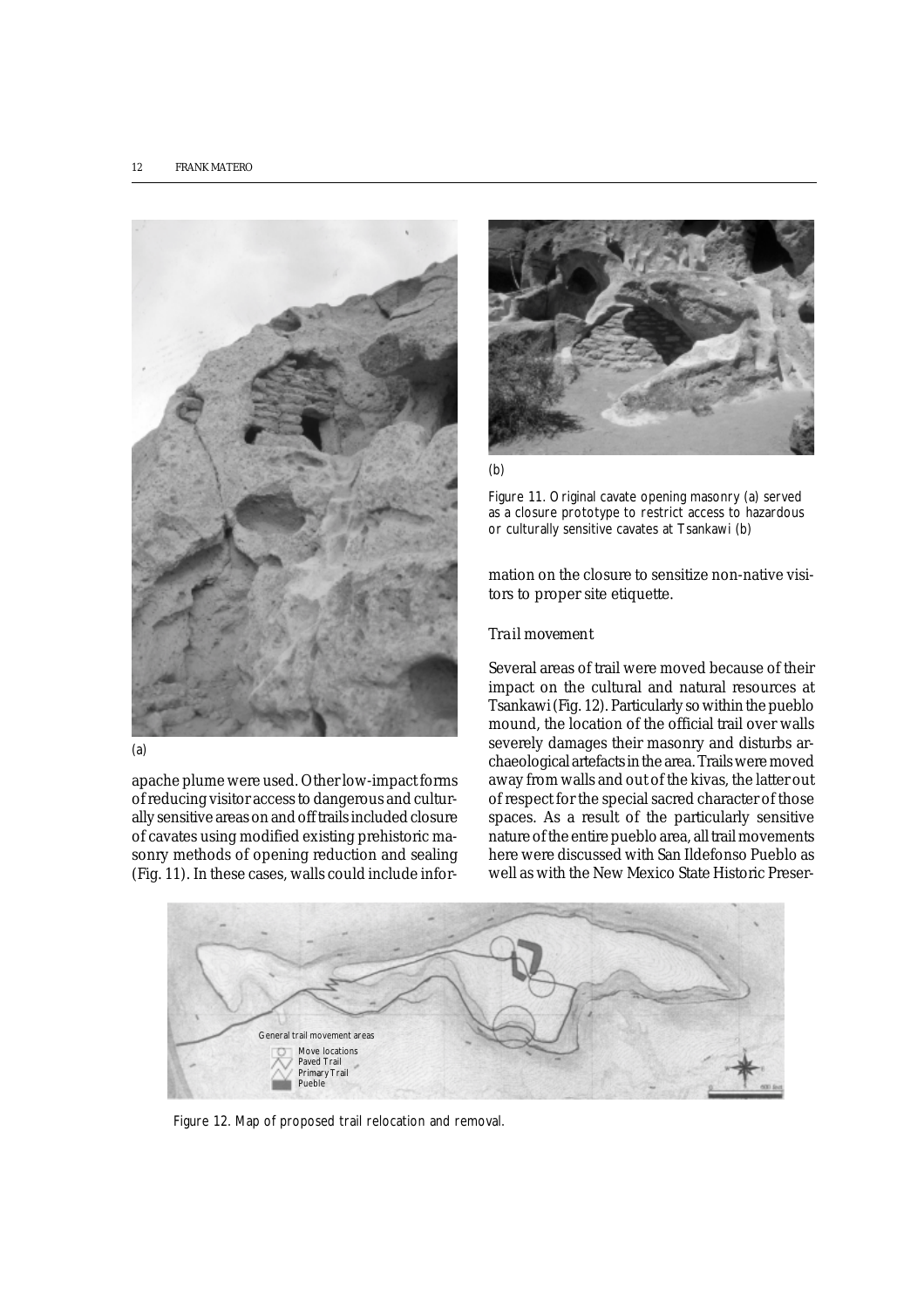vation Office. Despite improved trail relocations outside the kivas, discussions between state, federal and pueblo representatives on the complete relocation of the trails outside the pueblo mound and the erection of a viewing platform continues.

The top of the mesa also contains a number of unidentified directional shrines that are spiritually significant to San Ildefonso Pueblo. Any re-routing of trails both inside and outside the pueblo must be sensitive to these areas to protect their confidentiality and exclusive use by tribal members.

#### **TRAIL EROSION**

Owing to the increased visitor foot traffic on the mesa, the tuff trails had become severely eroded and will continue to deteriorate. The resulting situation is dangerous to anyone who cannot negotiate the deep narrow trenches (Fig. 13). This promotes a general pattern of trail degradation, leaving a much transformed profile bearing little resemblance to original trail shapes.

Various options were entertained in an attempt to control the physical damage to the tuff trails. No intervention was not considered to be a serious option unless the site is closed to the public. Preservation of the existing trails through the creation of new trails alongside the present system would allow the same passage through the landscape but eventually create the same abrasion problems in new locations, causing major visual and physical disfigurement. Placing walkways above either all of the trails or the particularly deteriorated sections would offer reversibility while effectively protecting the site. However, intrusion on the landscape would be severe and would seriously compromise the visual integrity of the site. Furthermore walkways would require high maintenance and would be difficult to design on uneven lengths of trail.

Chemical consolidation of the existing rock trails for continued use was also considered and an extensive laboratory treatment evaluation programme confirmed that ethyl silicate consolidants (Conservare OH Stone Strengthener®) significantly strengthened the tuff by improving its abrasion resistance by 470% [33]. Water absorption was also decreased by half, potentially improving the stone's salt and frost resistance. However, consolidant penetration was only approximately 1 inch deep, thus offering limited resistance of the consolidated surface to continued mechanical abrasion from visitor traffic and exposure of the softer core, which could lead to differential erosion in high abrasion areas. Moreover, the consolidant is toxic, difficult to apply, expensive and would require high maintenance. The use of synthetic chemical treatments was also felt by some pueblo members to be too invasive to the natural environment, including the rock and its natural aging processes, and therefore culturally inappropriate for consideration [34].

Filling the trails and reducing their depth with compacted local crushed rock was also identified and pursued as an easy and reversible solution that would allow continued use of the trail system and restore them to their earlier levels before modern



Figure 13. Trail damage from visitor use where excessive trail depth requires straddling over the top and sides.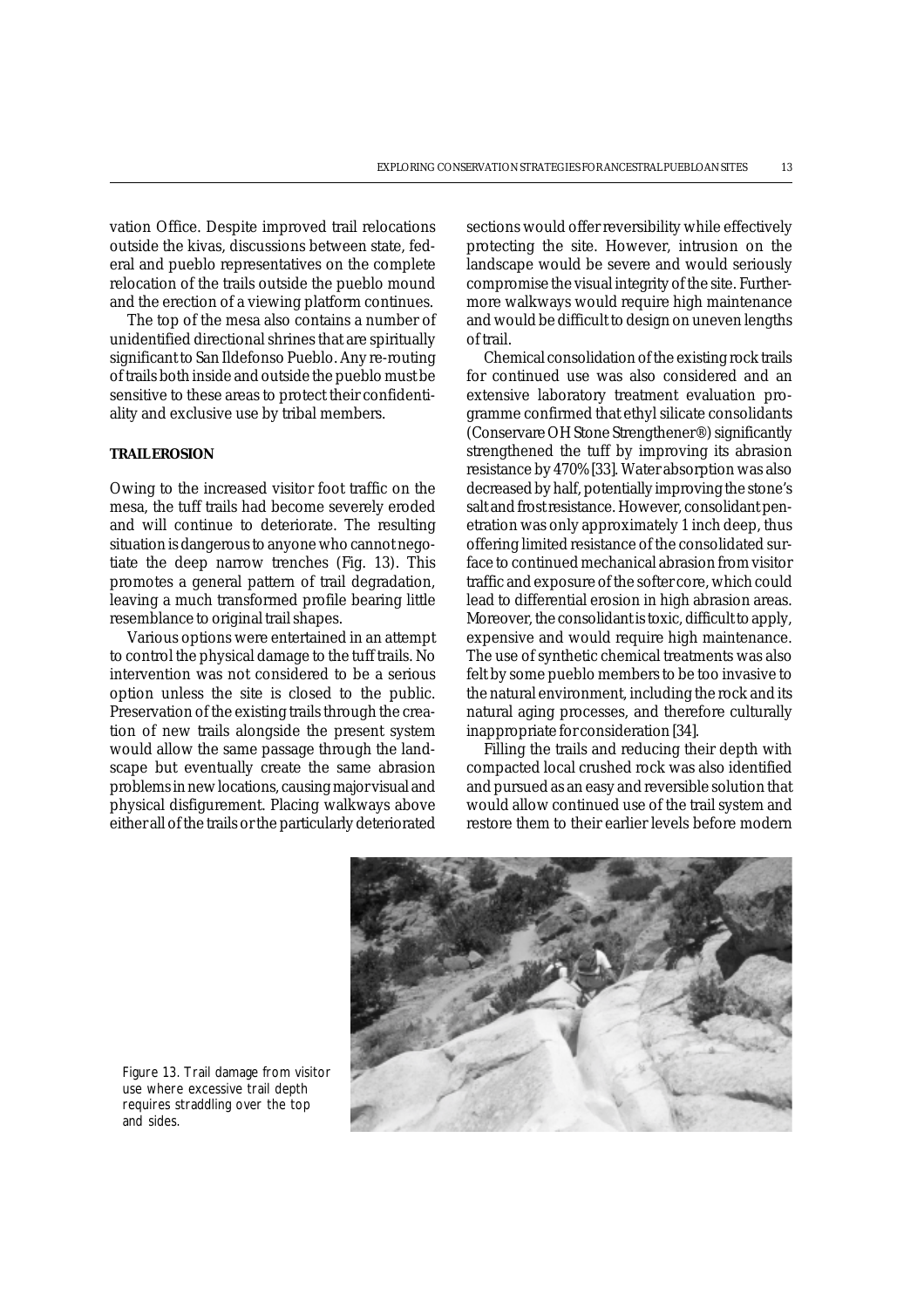

Figure 14. Deeply eroded trail, after stabilization with compacted gravel and added rock retaining steps.

visitor impact (Fig. 14). This goal was consistent with official NPS site objectives and the Tribal Consultation Committee's recommendations. As an option, compatible trail fill allows continuing trail usage while protecting and preventing future trail abrasion. Following this logic, a series of aggregate and geofabric columns were constructed in the laboratory to measure water flow and fill displacement [35]. Next a facsimile cast of a typical eroded trail was constructed of perlite and gypsum and tested with the recommended fill. As a result of the testing programme, a fill method was applied to those trails in an advanced state of erosion as judged by trail profile and a depth of generally 12 inches or more. Fill material was a mixture of coarse graded crushed tuff, installed with and without a permeable geotextile liner (depending on depth) and in segments with tuff retaining blocks to reduce displace-



Figure 15. Typical existing and stabilized trail sections.

ment on steep inclines. Tuff steps were also added to assist visitors where the trail slope was too steep (Fig. 15).

Now after four years, field re-evaluation has proven the method to be effective, reducing abrasion to the existing trails while allowing visitors the experience of walking the ancient paths. The method is reversible and can be easily maintained. It is inexpensive, visually compatible with the landscape, allows and controls drainage, and is acceptable to tribal affiliates as well as visitors because of its low impact and use of natural local materials and labour. In addition to trail stabilization, the trailhead has been relocated to avoid the severe erosion resulting from visitor abrasion on the friable tuff and the NPS entrance paths of asphalt that were environmentally polluting, erosion-causing and unsightly, were replaced with stabilized site soil.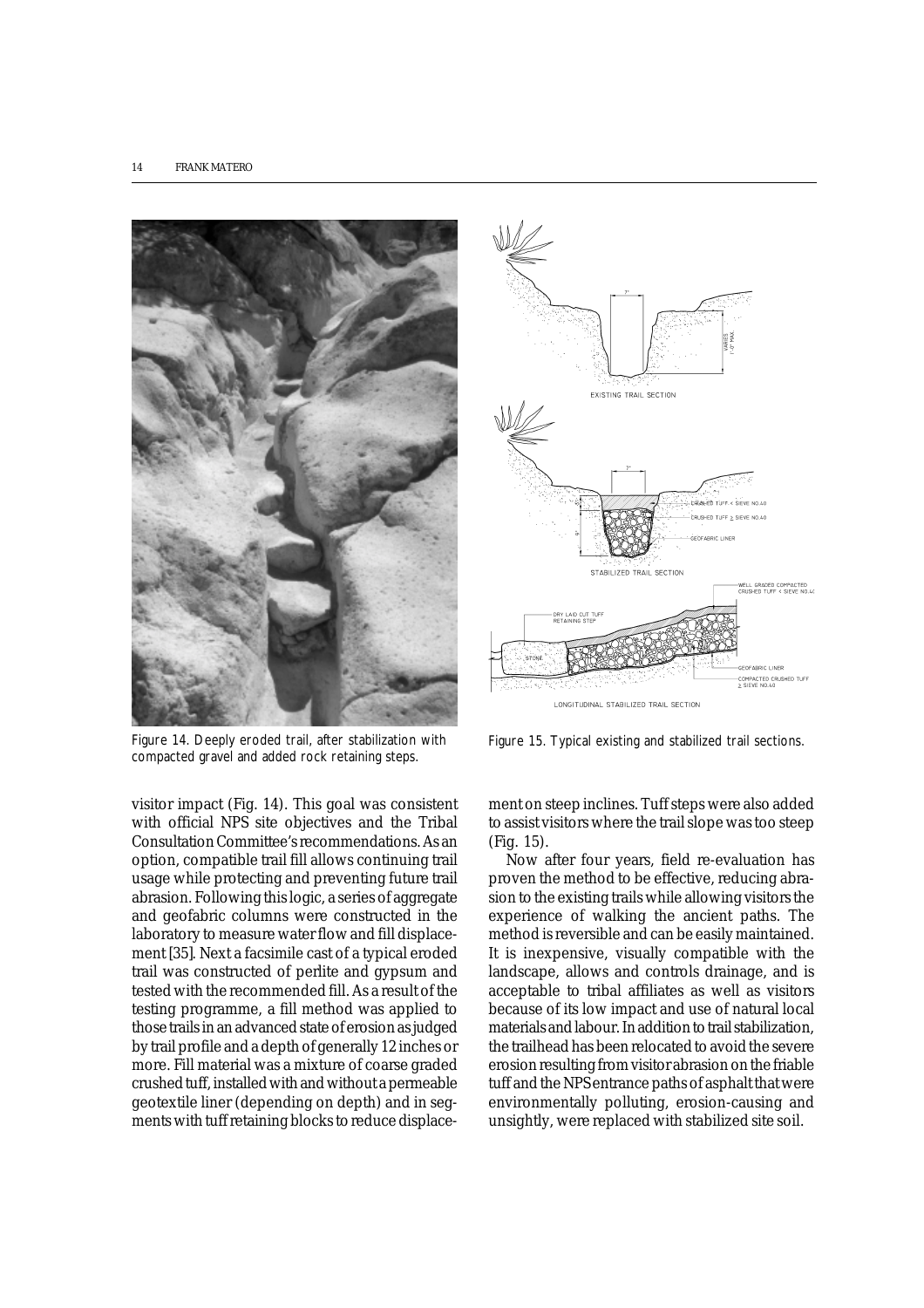#### **CONCLUSION**

In summary, a programme focused on the conservation of archaeological and ancestral sites as living cultural heritage has afforded an innovative approach by encouraging multi-disciplinary involvement, fostering increased cultural sensitivity between Native and non-Native participants, and facilitating stakeholder participation with outside professional partners and the public. It has also provided an integrated vehicle for NPS and other heritage professionals and cultural affiliates to collaborate in an applied field context and, most importantly, to learn and experience other cultural viewpoints in the preservation and management of these cultural landscapes through the concepts and practices of conservation. As a direct result of the programme, several pueblo student participants subsequently chose to study architecture, anthropology, forestry and conservation and some have returned each summer to participate in the ongoing programme. Additionally, the existing consultation process between NPS and the affiliated pueblo communities has been greatly strengthened during the collaborative efforts through public meetings, social events, field work and group exercises such as mapmaking, language discussions and the identification of shared values and technical recommendations for the maintenance of the sites. Currently, this is being pursued at Frijoles Canyon where survey and treatment of visitor graffiti at the over 1000 cavates is underway with full support of the Monument's Tribal Consultation Committee. By pushing existing consultation protocols to engage in culturally sensitive physical interventions and management policies, pueblo communities, government agencies and professionals can begin to explore, reinforce, interpret and share concrete solutions to the different approaches to the preservation of ancestral archaeological sites.

#### **ACKNOWLEDGEMENTS**

The author would like to thank the following for their generous contributions to the initial Tsankawi project and assistance in the preparation of this work: Jake Barrow, Robert Powers, Santa Fe Support Office and Gary Roybal, Bandelier National Monument, National Park Service; Amy Freitag, Michael Kelleher, Scott Kreilick, Shaun Provencher (Graduate Program in Historic Preservation), Gomma Omar

(Department of Geology); and Clark Erickson and Robert Preucel (Department of Anthropology), University of Pennsylvania.

**Frank G. Matero** is Associate Professor of Architecture and Chair of the Graduate Program in Historic Preservation at the Graduate School of Fine Arts as well as Director and founder of the Architectural Conservation Laboratory at the University of Pennsylvania. He is also a member of the Graduate Group in the Department of Art History and is Research Associate of the University Museum of Archaeology and Anthropology. Since 1988 he has been on the faculty as lecturer in Architectural Conservation at the International Center for the Study of Preservation and the Restoration of Cultural Property (ICCROM) in Rome and Senior Lecturer for Restore, New York City. His teaching and research is focused on historic building technology and the conservation of building materials, with an emphasis on masonry and earthen construction, the conservation of archaeological sites and issues related to preservation and appropriate technology for traditional societies and places.

**Contact details**: Graduate Program in Historic Preservation, Graduate School of Fine Arts, 115 Meyerson Hall, University of Pennsylvania, Philadelphia PA 19104, USA. Tel: 215 898 3169; fax: 215 573 6326; email: fgmatero@pobox.upenn.edu

#### **NOTES AND REFERENCES**

- 1 The term *heritage* is used here specifically to mean constructed history that is intentionally biased toward a particular group or issue. See Lowenthal, D. *The Heritage Crusade and the Spoils of History*. Viking Press, London (1997).
- 2 Boyer, C. *The City of Collective Memory: its Historical Imagery and Architectural Entertainments*. MIT Press, Cambridge (1994) 187–189.
- 3 MacCannell, D. *The Tourist, a New Theory of the Leisure Class*. University of California Press, Berkeley CA (1999) 2–3.
- 4 Ibid., Prologue.
- 5 Ibid., 83.
- 6 Boyer (1994) [2] 199.
- 7 Riley, R. The visible, the visual, and the vicarious: questions about vision, landscape, and experience. In: Groth, P. and Bressi, T. (eds) *Understanding Ordinary Landscapes*. Yale University Press, New Haven CT (1997) 200–209.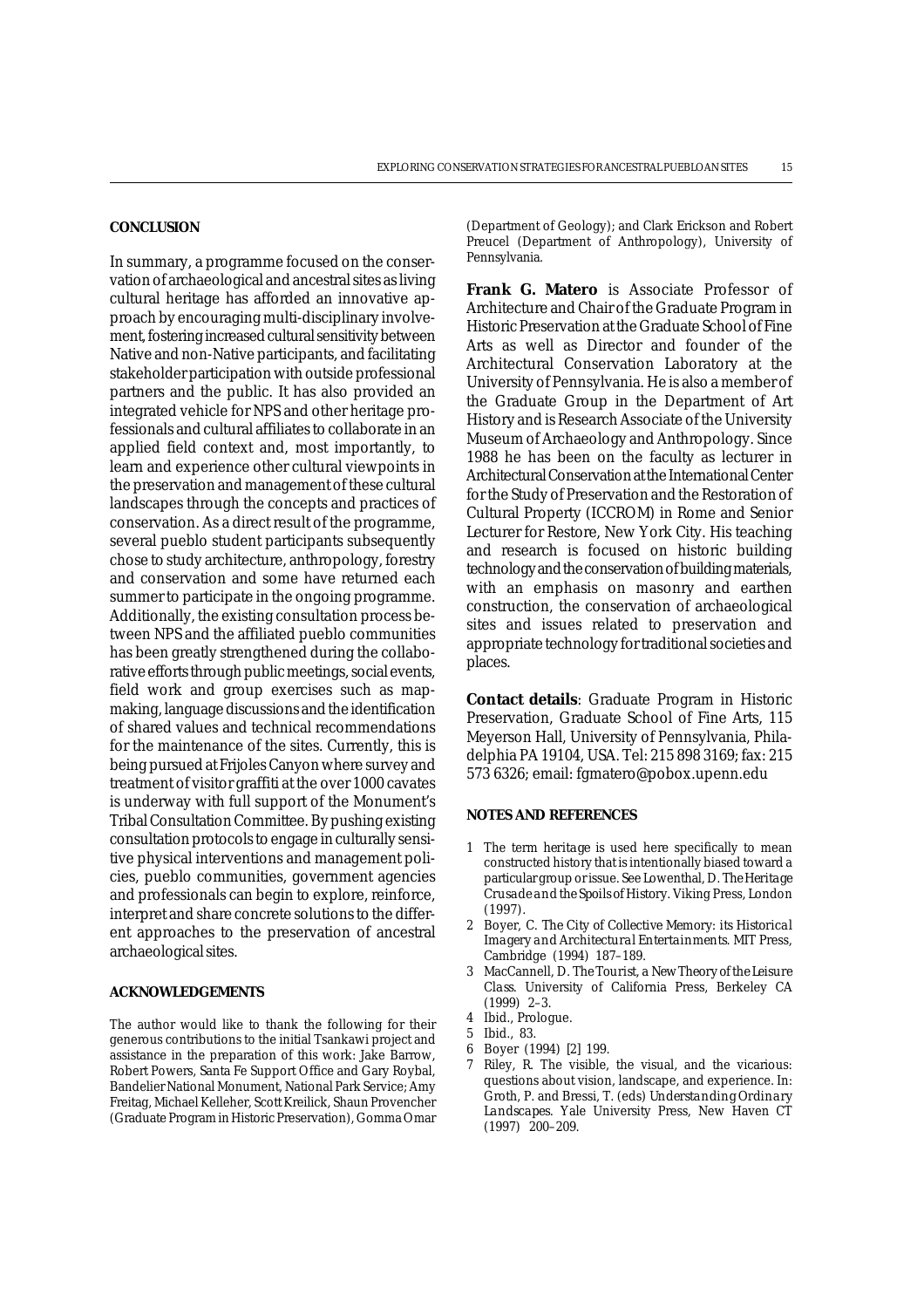- 8 Marshall Sahlins has described the process of tradition and ethnic memory as 'what began as reproduction ends as transformation', so that in the process of remembering, a reinterpretation or 'cultural reordering' occurs. In this way tradition is neither static nor anti-modern. Quoted in Meister, M.W. Sweetmeats or corpses? *Art History and Ethnohistory.Res, Anthropology and Aesthetics* **27** (1995) 120.
- 9 Philippot, P. Historic preservation: philosophy, criteria, guidelines. In: *Preservation and Conservation: Principals and Practices, Proceedings of the North American International Regional Conference, Williamsburg, Virginia, and Philadelphia, Pennsylvania*. Preservation Press, Washington DC (1972) 367.[AUQUERY1]
- 10 This is best represented by Australia International Council of Monuments and Sites (ICOMOS) The Burra Charter (The Australia ICOMOS Charter for Places of Cultural Significance). In: US/ICOMOS Charters and Other International Doctrinal Documents. *US/ICOMOS Scientific Journal* **1**(1) (1999) 38–47.
- 11 Clavir, M. Reflections on changes in museums and the conservation of collections from indigenous peoples. *Journal of the American Institute for Conservation* **35**(2)(2)[AUQUERY2] (1996) 99.
- 12 A rational classification of heritage values was first developed by Riegl: Riegl, A. The modern cult of monuments: its character and its origin (1903).In: Price, N. Stanley[AUQUERY3], Talley, M.K., Jr. and Vaccaro, A.M. (eds) *Historical and Philosophical Issues in the Conservation of Cultural Heritage*. The Getty Conservation Institute, Los Angeles CA (1996) 69–83. More recent efforts of The Getty Conservation Institute on values and cultural heritage can be found in The Getty Conservation Institute *Values and Heritage Conservation*. The J. Paul Getty Trust, Los Angeles CA (2000).
- 13 Cushing, F.H. Outlines of Zuni creation myths. In *Thirteenth Annual Report of the Bureau of Ethnology 1891–1892*. U.S. Government Printing Office, Washington DC (1896) 321–447.
- 14 Integrity here means those physical aspects that display a condition of visual and artistic completeness and wholeness or a state free from corruption. Integrity is a measure of authenticity in that it conveys some truthfulness of the original in time and space. Integrity is a common requirement for heritage found in many conservation charters and codes of ethics. See American Institute for Conservation (AIC) Code of ethics and guidelines for practice. In: *AIC Directory*. American Institute for Conservation of Historic and Artistic Works, Washington DC (1995) 22–29; Australia ICOMOS (1999) [10] 38-47; IIC-CG and CAPC.[AUQUERY4] Code of ethics and guidance for practice for those involved in the conservation of cultural property in Canada. In: US/ ICOMOS Charters and Other International Doctrinal Documents. *US/ICOMOS Scientific Journal* **1**(1) (1999) 55–59; UKIC[AUQUERY4]; *Guidance for Conservation Practice*. Institute for Conservation of Historic and Artistic Works, London (1981) 1; The Venice Charter.

International charter for the conservation and restoration of monuments and sites. In: US/ICOMOS Charters and Other International Doctrinal Documents. *US/ICOMOS Scientific Journal* **1**(1) (1999) 7–8.

- 15 Clavir (1996) [11] 102.
- 16 For a discussion of the general differences between Native and non-Native perspectives towards ancestral sites see: Anyon, R. Protecting the past, protecting the present: cultural resources and American Indians. In: Smith, G.S. and Ehrenhard, J.E. (eds) *Protecting the Past*. CRC Press, Boca Raton FL (1991); and National Park Service. *Keepers of the Treasures: Protecting Historical Properties and Cultural Traditions on Indian Lands*. Government Printing Office, Washington DC (1990).
- 17 See Basso, K. *Wisdom Sits in Places: Landscape and Language among the Western Apache*.University of New Mexico Press, Albuquerque NM (1996).
- 18 Bandelier Draft Resource[AUQUERY5] Management Plan (1995; rev. 1999).
- 19 Matero, F., [AUQUERY6]et al. Trail preservation study, Tsankawi Mesa, Bandelier National Monument (1998). Unpublished typescript. The Architectural Conservation Laboratory, University of Pennsylvania. Much of the research on the Tsankawi trail project and its subsequent implementation for the National Park Service (NPS) was performed by Shaun Provencher as a graduate thesis in Historic Preservation under F. Matero, R. Preucel, University of Pennsylvania and Jake Barrow, Intermountain Cultural Resources, National Park Service.
- 20 During the Tsankawi project, an ethnographic overview study was in preparation and subsequently produced. See Levine, F. and Merlan, T. Bandelier National Monument ethnographic literature search and consultation (1997) and Study of traditionally associated Native American communities ethnographic overview and assessment (2000). Reports prepared for Bandelier National Monument.
- 21 In this context, *to preserve* natural and cultural resources means to ensure to the extent practical that they continue to persist in distribution, amount and condition free of industrial-age human influence (as defined in National Park Service. *Environmental Assessment and Draft Plan Regarding the Management of the Tsankawi Unit, Bandelier National Monument* (2000) 8 [AUQUERY7](note 2)). This definition addresses concerns raised by the Tribal Consultation Committee on the meaning of *preservation* as applied to NPS policies of intervention at Tsankawi and other sites. According to the *Secretary of the Interior's Standards and Guidelines for Rehabilitation* preservation refers specifically to the means by which the existing form, integrity and materials of a work or place are maintained and deterioration is retarded. In this regard both definitions are consistent in supporting puebloan concerns regarding stopping or disrupting natural decay processes that characterize all matter. Conservation, in contrast, is used herein to mean the whole spectrum of technology applied to the safeguarding of cultural heritage.